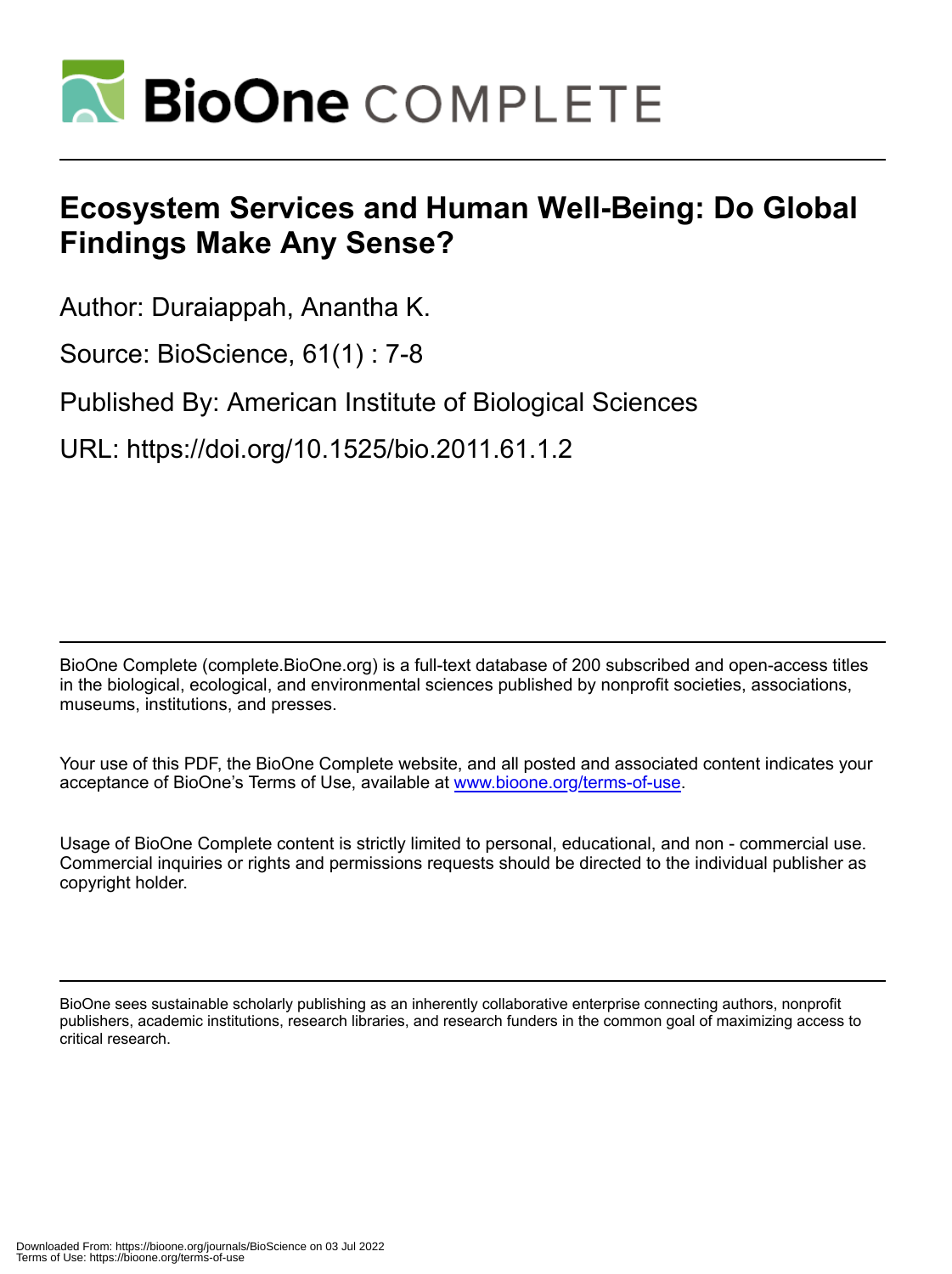# **Ecosystem Services and Human Well-being: Do Global Findings Make Any Sense?**

ANANTHA K. DURAIAPPAH

The Millennium Ecosystem Assessment (MA; 2005) defined ecosystem services as the benefits ecosystems provide that contribute to human well-being. Ecosystems supply a bundle of services, including provisioning services such as timber, food, and fiber, that provide material wealth—a key constituent of well-being. The indicators presently used to measure and track well-being are primarily direct measures of current material wealth, including the gross national product (GNP) per capita and, to a large extent, the Human Development Index (HDI). It was therefore no surprise that the MA reported that two-thirds of assessed ecosystem services were declining while global well-being had increased over the last fifty years—although one might expect that decreases in ecosystem services should also decrease human well-being.

The authors of "Untangling the Environmentalist's Paradox: Why Is Human Well-being Increasing as Ecosystem Services Degrade?" (Raudsepp-Hearne et al. 2010) attempted to explain the apparent paradox by positing the following four hypotheses: (1) there is a flaw invalidating the measures of well-being used in the MA, (2) the benefits of food production outweigh the costs of losses in other ecosystem services, (3) technology decouples the link between ecosystem services and human well-being, and (4) time lags exist between loss of ecosystem services and impacts on well-being.

Raudsepp-Hearne and colleagues rejected the first hypothesis, but the indicators they chose closely resembled those used in the MA. The analysis centers on the estimates of poverty made by Xavier Sala-i-Martin, of Columbia University, and the HDI; however, both indicators recently have come under intense criticism. Reddy and Pogge (2009) and Sen (1999) showed how GNP per capita and the poverty line ignore other constituents of wellbeing (such as social relations, security, health, and, particularly, freedoms and choices) by concentrating solely on material wealth. The HDI does better, by including measures of human health and education, but a paper by Sagar and Najam (1998) demonstrated how the perfect substitutability across the three variables in the HDI implies that a reduction in health could be counterbalanced in the index by an increase in material wealth. Thus, the rejection of hypothesis one is understandable, but using a different set of indicators, such as the multidimensional poverty index described by Alkire and Santos (2010), may yield different outcomes.

Moreover, although Raudsepp-Hearne and colleagues (2010) avoided the use of any indicators that include natural capital (to prevent a circular argument), the inclusive wealth indicator developed by Arrow and Dasgupta (2004) clearly shows that inclusive wealth (used as a proxy for well-being) has declined in most countries. This reduction can be traced back to the decline in ecosystem services. The Arrow-Dasgupta study showed significant changes in well-being across countries when compared with the HDI and the GNP per capita, with much of this difference attributable to the decline in natural capital.

Raudsepp-Hearne and colleagues also rejected the role of scale and aggregation in explaining the apparent paradox. The MA focused on global findings; however, are global estimates or averages of human well-being useful for policymaking? Human well-being as defined in the MA is context specific, and it therefore differs across countries. Attempting to aggregate across a common indicator actually contradicts the nature of the definition of human well-being adopted by the MA. It makes sense to measure well-being at a country level, but it would be even more useful for poverty-reduction policies if we could do so at smaller scales, such as municipality or community levels. For example, a study by the World Resources Institute on poverty mapping demonstrates that in Ecuador, initial national-level data did not show poverty in many parts of the country. However, when the indicator was used at the provincial scale, pockets of poverty began to emerge, and when the resolution was further refined to the municipal scale, large pockets of deprivation appeared.

The second hypothesis revolves around trade-offs among ecosystem services. The "Environmentalist's Paradox" authors concluded that there is sufficient evidence to demonstrate that trade-offs among ecosystem services (in their case, food production against some regulating services) can be a reason for the direct link between declining ecosystem services and wellbeing. Incidentally, food production and aquaculture were two of the eight ecosystem services shown by the MA to have increased over the past 50 years. The authors rightly say that the benefits of greater food production outweigh the costs from declines in regulating, supporting, and cultural services at the global level, but I would point out that the converse is true at smaller scales. Events after Hurricane Katrina in New Orleans and the recent floods in Pakistan support the idea that the link between ecosystem services and human well-being should occur at finer spatial scales, suggesting that using global statistics makes little sense.